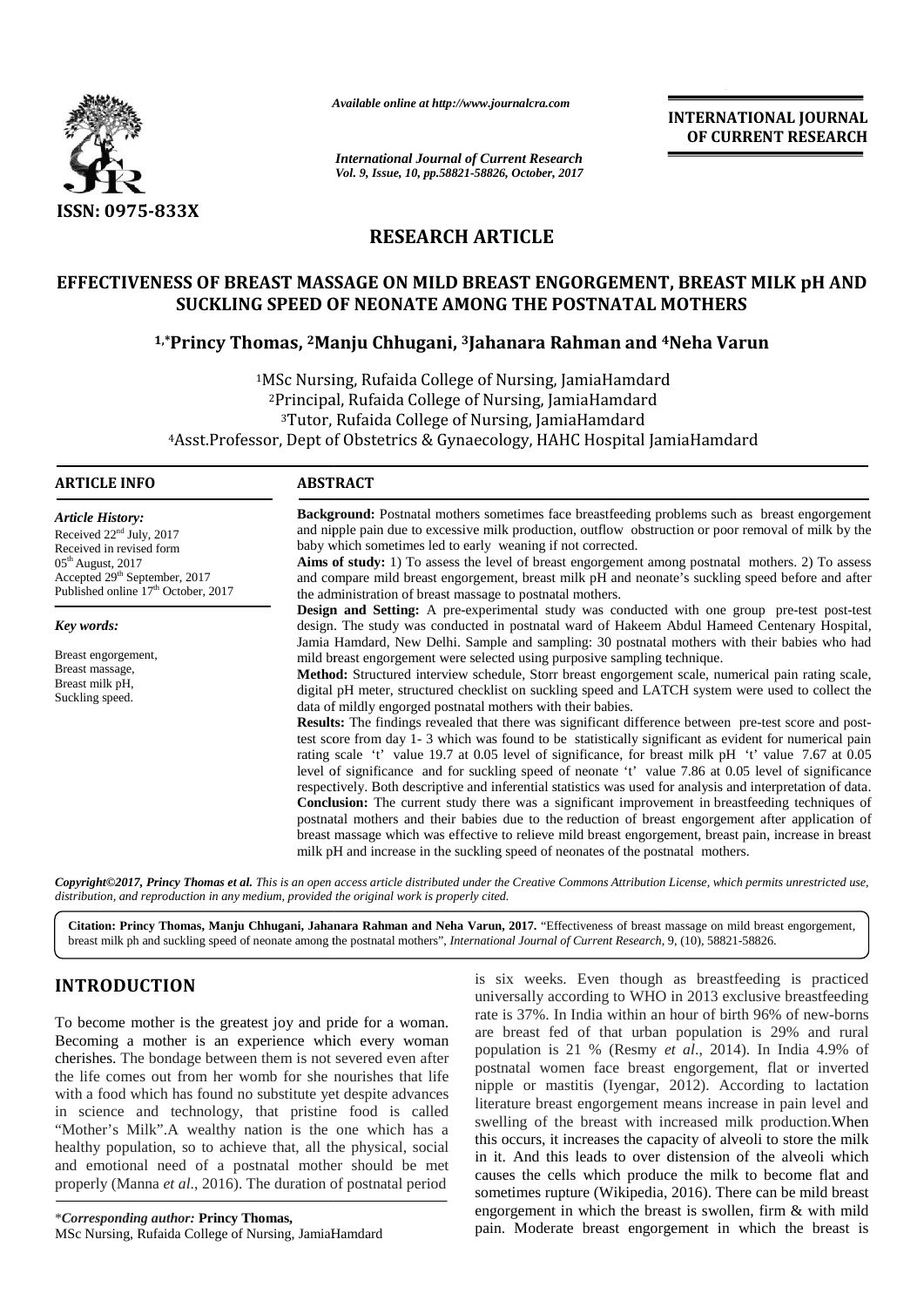heavy and slightly warm with moderate pain. Severely engorged breast is expanded, firm, glossy, warm and slightly uneven to touch. A severely engorged breast can prevent a neonate from feeding properly because he cannot latch on to the nipple of the swollen rigid breast (William and Wilkins, 2015). Severe engorgement may decrease in milk production and interfere with the health of the mother which if not treated may stop the production of mother's milk or lead to the weaning process (Saidy and Aboushady, 2016). Engorgement and milk stasis often precedes mastitis. Affected mother's milk might taste salty than usual because of increased sodium levels within the swollen and inflamed tissue. The neonate will notice the change and stop feeding (Cho *et al*., 2012) The goal of treatment of breast engorgement is to relieve pain, discomfort, control swelling, to prevent engorgement & to enhance early breastfeeding.Proper and timely management of breast engorgement can lead to successful long-term lactation.It includes analgesics, ice packs, an uplift support bra to minimize oedema, breast massage, gel pack, GuaShatherapy, breast binding, application of warmth, cool compress,hand expression or use of breast pump and cold cabbage leaves also used to reduce swelling in moderate to severe engorgement (Saidy and Aboushady, 2016). Breast massage is referred to a technique in which the engorged breast is kneaded, rubbed, and applied squeezing strokes to the soft tissue of the breast to increase lymph and blood circulation. Before nursing, gentle massage toward the nipple allow some milk to flow out and help to soften the nipple for easier latch.During nursing, gentle compress and massaging will stimulate the letdown of milk. It is the easiest and cheapest method. Inverted nipples can be easily cured by following right technique. Massage controls the blood circulation and tissue fluid circulation (Moon and Humenick, 1989). Breast massage helps in reducing engorgement; it reduces the breast pain as well as blood congestion in the mother's breast. Breast massage increases the sweetness in mother's milk. It improves circulation, increases good quality of mother's milk with increased pH (Cho *et al*., 2012). A sweet liquid increases the sucking response in the infant (Rebecca *et al*., 1999). If we ignore breast engorgement, it can develop into mastitis and breast abscess during the breast feeding period and adequate management is fundamental, if not treated will lead to early weaning (WHO, 2000).

# **Method**

A formal permission was obtained from the Medical Superintendent, Head of Department (Obstetrics & Gynaecology), Head of Department (Paediatrics) and Ethical Committee (JHIEC), New Delhi to conduct the pilot and final research study in HAHC Hospital, Jamia Hamdard, New Delhi.

# **Sample and sampling**

A total of 30 mild breasts engorged postnatal mothers with their babies were selected using purposive sampling technique who were admitted in the postnatal ward of HAHC Hospital, Jamia Hamdard, New Delhi during the period from 24th October 2016 till 18th November 2016.A written consent was taken from all ofthe participants after explaining the purpose of the study to gain their confidence and co-operation.

# **Criteria for Sample Selection**

**Inclusion criteria:** Mild breast engorged postnatal mothers with their babies, who are willing to participate in the study and are available during data collection period.

**Exclusion criteria:** Postnatal mothers with mastitis, breast abscess and moderate or severe breast engorgement and mothers whose babies are not with them.

**Ethical consideration:** The importance of ethical consideration is to safeguard the human rights when conducting the research. According to them, each aspect of the study plan needs to be scrutinized to determine whether the rights of the participants have been adequately protected. They also recommend a formal presentation to an ethical committee. Likewise, the following measures were taken to safeguard the participant's rights.

- 1) Ethical permission was obtained from Jamia Hamdard Institutional Ethics Committee (JHIEC), New Delhi to conduct the research study.
- 2) A written informed consent was taken from each study subject. They were assured of confidentiality of the information provided during the study .The consent also gave the right to the subject to withdraw from the study any time.
- 3) Also coding of the subjects was done which ensured their anonymity.
- 4) A written permission was obtained from Faculty of Interdisciplinary Science and Technology to use digital pH meter as well as the laboratory.

# **Measurement**

**Structured interview schedule:** The structured interview schedule was prepared by the researcher to assess the background data of the postnatal mothers as well as their breastfeeding techniques. Interview schedule was prepared using content provided in review of literature and direct contact with the patients and significant others during clinical posting.The structured interview schedule was prepared which comprises of 15 items for assessing background data of postnatal mothers.The sample characteristics were described in terms of age, education qualification, occupation, number of children, type of family, gestation period, type of delivery, postnatal day, time of breastfeed initiation, source of breastfeeding information, cues when baby is ready to breastfeed, frequency of breastfeeding, time spend on breastfeeding on each breast, cues when baby's stomach is full and sign that baby is getting enough milk.

**Breast engorgement:** The Storr breast engorgement scale was used to check the level of breast engorgement. It is a standardized tool. Which was developed in the year 1988 by Gail Blair Storr (Storr, 1988). Storr breast engorgement scale comprised of scores for the level of breast engorgement. The score was as follows.Normal secretory breast and no pain score 0, Breast beginning to feel full and mild pain – score 1, Breast heavy and slightly warm and moderate pain – score 2, Breast warm and heavy and severe pain – score 3, Breast very hard and worst pain – score 4 (Storr, 1988).

**Breast pain:** The numerical pain rating scale was used it is a standardized tool. It is a scale marked as "0" and "10". An increase in score denotes an increase in pain level (Berry *et al*., 2001). A numeric pain rating scale helped the researcher to locate the level of breast pain the participants had. They were asked to pick the number from the pain scale 0 (no pain) to 10 (worst pain). So, No pain (0), Mild pain (1-3), Moderate pain (4-6), Severe (7-10) (McCaffery, 1989).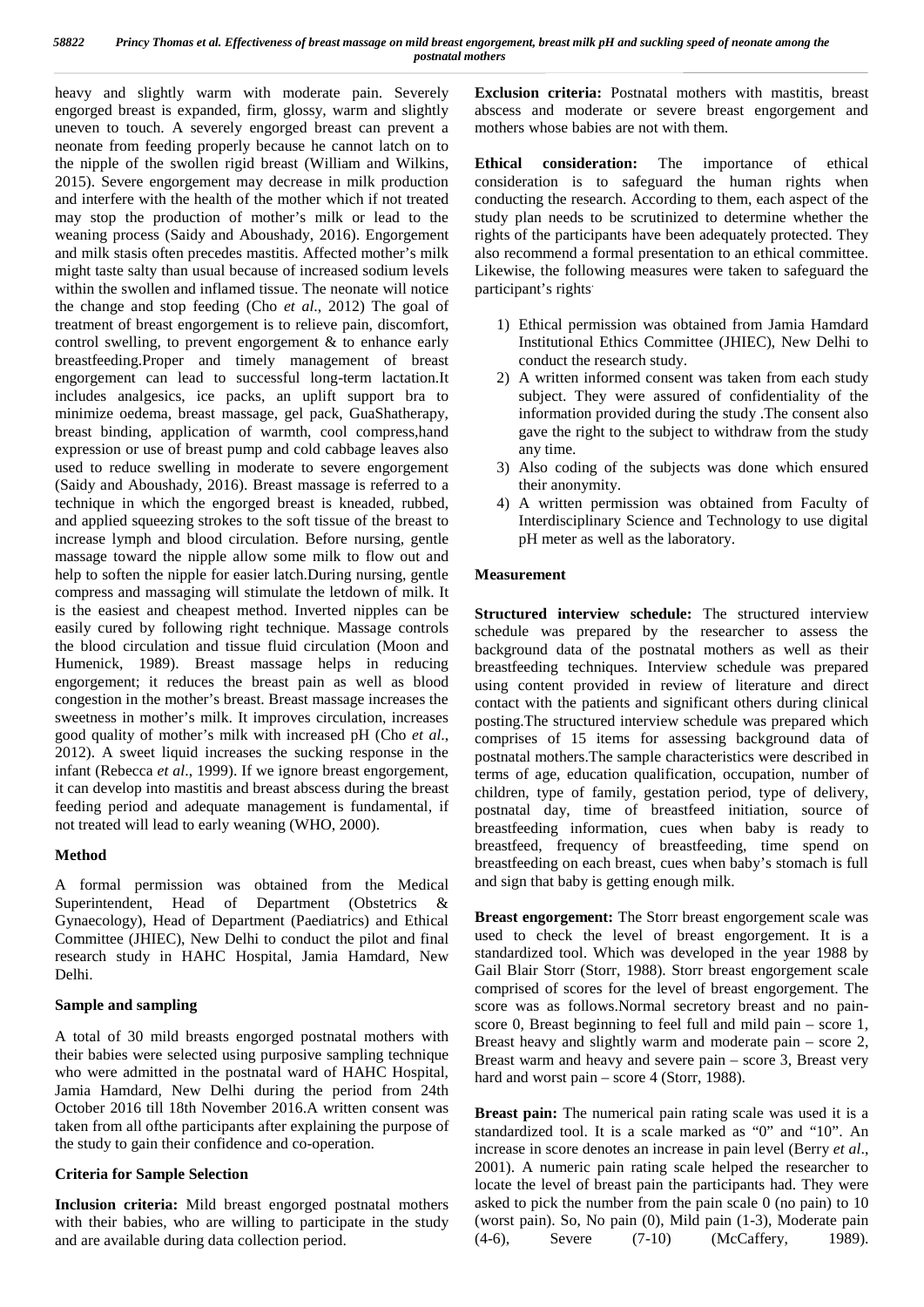**Breastmilk pH:** It refers to mother's milk acidity and alkalinity checked with the help of digital pH meter. To check mother's milk pH, it was collected in the clean & sterile plastic container. Marked with mother's name, date and time of sample collected  $&$  stored in an ice box which was brought to lab for checking pH with digital pH meter within two hours of collection.

**Suckling speed of neonate:** Suckling speed means the number of times a neonate suckles on the breast at the start of breast feed during 1 min and checking it for another 1 min and then taking the mean of the two measurements within 5 minutes of beginning of breastfeeding as assessed by structured checklist on suckling speed.

**Latch Score:** It is a standardized and documentation tool to check for proper breastfeeding process. The LATCH acronymde notes an area of proper breastfeeding assessment were "L" stands for how infant will attach onto the breast, "A" stands for the audible swallowing amount, "T" stands for type of nipple of the mother, "C" stands for mother's comfort level, "H"stands for how much help mother needs to hold infant to the breast. The nurse can assess both the mother and the infant variable with the help of LATCH system and can provide interventions according to priority as well as provide health teaching. (Jenson *et al*., 1994)

**Validity & Reliability:** To ensure the content validity of the structured interview schedule and the recording sheet was obtained, it was submitted to 9 experts in the field of Obstetrics and Gynaecology and Paediatrics both doctors and nursing personnel were selected as per the experience and interest in the problem area. There was 98% agreement among the experts on the selection of the tool. A few changes were made according to the expert's suggestion and opinions which were duly incorporated and final draft of the tool was prepared. Reliability of the breast massage was checked. The inter-rater reliability was checked. The value was computed and the reliability score was found to be  $r = 0.92$  which is highly reliable.

#### **Procedure for data collection**

- Assessment of mothers for breast engorgement was done.
- A total of 30 mild breast engorged postnatal mothers with their babies were assigned for the study.
- A written consent was taken from all of the participants after explaining the purpose of the study.
- Then mild breast engorged mothers were interviewed and data was collected from mothers and their records.
- All the variables like breast engorgement, breast pain, breast milk pH and the suckling speed of neonates was checked and recorded in the recording sheet before massage (Cho *et al*., 2012).
- Breast massage was administered for 10 min (three times a day for three consecutive days).
- After the breast massage, all the variables breast engorgement, breast pain, breast milk pH and the suckling speed of neonates were checked and recorded in the recording sheet (Cho *et al*., 2012).

#### **Data Analysis**

The data was entered in master data sheet and followed by analysis and interpretation using descriptive and inferential statistics. The data and the finding have been organized and presented under the following tables.

#### **Table 1. Point prevalence of mild breast engorgement among postnatal mothers of H.A.H.C Hospital New Delhi**

|        | $n=48$          |
|--------|-----------------|
| Number | Prevalence Rate |
|        |                 |
| 30/48  | 62.5%           |
|        |                 |

### **RESULTS**

## **Section I**

Findings related to point prevalence of mild breast engorgement among postnatal mothers of H.A.H.C Hospital, New Delhi. Findings in this section reveal that out of 48 postnatal mothers 30 postnatal mothers had mild breast engorgement and prevalence rate was 62.5%.

#### **Section II**

Findings in this section reveals that the mean pre-test numerical pain rating score of day 1-3 was 0.88 with SD (0.94) was greater than the mean post-test numerical pain rating score of day 1-3 which was 0.10 with SD (0.32) with mean difference of 0.78 which was found to be statistically significant as evident from 't' value 19.7. It shows that application of breast massage was effective in reducing mild breast pain among postnatal mothers.

#### **Section III**

Findings in this section reveals that the mean post-test breast milk pH score of day 1- 3 was 7.31 with SD (0.24) was greater than the mean pre-test breast milk pH score of day 1-3 which was 7.28 with SD (0.28) with mean difference of 0.03 which was found to be statistically significant as evident from 't' value 7.67. It shows that application of breast massage was effective in increasing the mother's milk pH among postnatal mothers.

#### **Section IV**

Findings in this section reveals that the mean post-test score of suckling speed of neonate from day 1- 3 was 61.3 with SD (13.5) was greater than the mean pre-test score of suckling speed of neonate from day 1-3 which was 57.8 with SD (13.9) with mean difference of 3.47 which was found to be statistically significant as evident from 't' value 7.86. It shows that application of breast massage was effective in increasing the suckling speed of neonates of postnatal mothers.

# **DISCUSSION**

Various studies shows that initiation of breastfeeding during the first hour of delivery and continuing it exclusively for six months of delivery has a great impact on the physical and mental health of both child and the mother. However, in some postnatal mothers, during the initiation of lactation, mothers experience breast feeding problems such as breast engorgement. When breast engorgement is relieved breast pain will also be relieved. Engorgement and milk stasis often leads to mastitis. The engorged breast secretes salty mother's milk which baby can taste and sometimes reduce his suckling or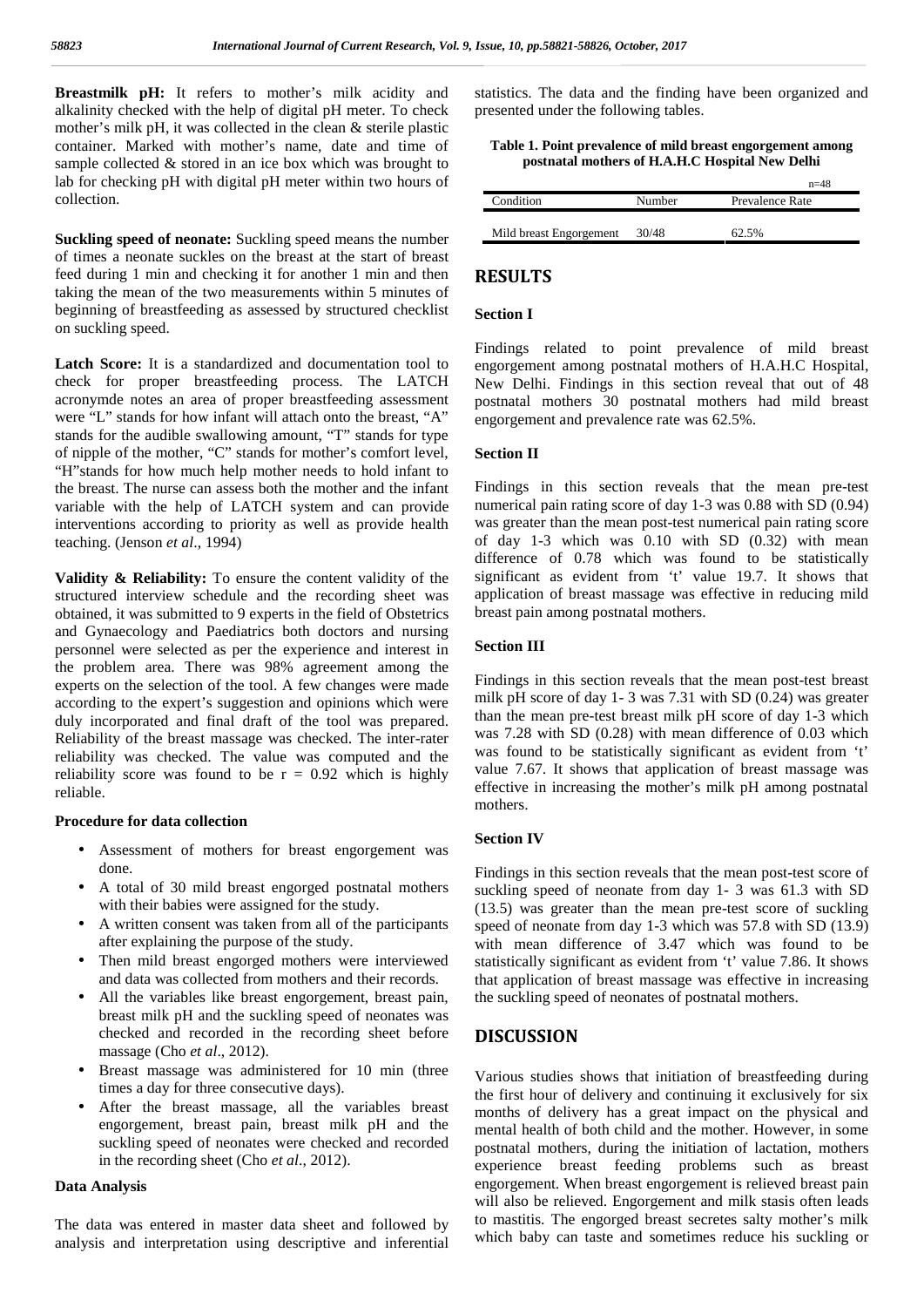stops completely as there are higher levels of sodium stored in inflamed or swollen tissue (Cho *et al*., 2012). In the present study it was found that breast massage was effective on relieving mild breast engorgement, breast pain as well as increasing the pH of breast milk and the suckling speed of neonate of the postnatal mothers. Regarding numerical pain rating scale observations done from day 1 to day 3 showed that the mean pre-test numerical pain rating score day 1- 3 was 0.88 with SD  $(0.94)$  was greater than the mean post-test numerical pain rating score day 1-3 which was 0.10 with SD (0.32) with mean difference of 0.78 which was found to be statistically significant as evident from 't' value 19.7 at 0.05 level of significance.

't' value 7.67. These findings are supported by Cho, *et al*. in 2012 who conducted a non-equivalent control group with a pertest‐post-test design to check the effectiveness of Oketani breast massage on postnatal mother's breast pain, milk pH and neonate's sucking speed. Oketani breast massage was applied by an Oketani massage therapist to the experimental group and for control group conventional massage technique was applied by the nurse. *X2*-test and a t-test was applied. The result showed that breast pain was relieved with increase in breast milk pH in the experimental group as compared to the control group. The sucking speed of the neonates in the experimental group was also increased compared to the control group. So it has been concluded that Oketani breast massage was very

### **Table 2. Mean, Standard deviation, 't' value for significance of mean difference between pre-test and post-test score of numerical pain rating scale**

| <b>Observations</b> | Numerical pain<br>Rating score |            | Numerical pain<br>Rating score<br>$\text{(day2)}$ |            | Numerical pain<br>Ratings core<br>(dav3) |            | Numerical pain<br>Rating score<br>$(dav1-3)$ |           |
|---------------------|--------------------------------|------------|---------------------------------------------------|------------|------------------------------------------|------------|----------------------------------------------|-----------|
|                     |                                |            |                                                   |            |                                          |            |                                              |           |
|                     | M(SD)                          | 6.17       |                                                   |            |                                          |            |                                              |           |
|                     | Pre-test                       | 1.3 (1.35) | 18.8*                                             | 0.79(1.22) | $10.8*$                                  | 0.54(1.22) | $7.9*$                                       | 0.88(0.9) |
| Post-test           | 0.22(0.76)                     |            | 0.04(0.35)                                        |            | 0.02(0.25)                               |            | 0.1(0.32)                                    |           |

 $t_{(29)=2.05}$  p<0.05 level \*Significant

| Table 3. Mean, standard deviation, 't' value for significance of mean difference between pre-test and post-test breast milk pH score |  |  |
|--------------------------------------------------------------------------------------------------------------------------------------|--|--|
|                                                                                                                                      |  |  |

| <b>Observations</b> | Breast Milk pH |        | Breast Milk pH  |        | Breast Milk pH |        | Breast Milk pH |         |
|---------------------|----------------|--------|-----------------|--------|----------------|--------|----------------|---------|
|                     | Score          |        | Score           |        | Score          |        | Score          |         |
|                     | (dav1)         |        | $\text{(day2)}$ |        | (dav3)         |        | $(dav1-3)$     |         |
|                     | M(SD)          | 6.1    | M(SD)           | 6.17   | M(SD)          | 6.17   | M(SD)          | $6 + 2$ |
| Pre-test            | 7.24(0.41)     | $5.7*$ | 0.79(0.43)      | $3.5*$ | 7.3(0.33)      | $4.1*$ | 7.28(0.28)     | $7.6*$  |
| Post-test           | 7.28(0.39)     |        | 7.33(0.34)      |        | 7.33(0.28)     |        | 7.31(0.24)     |         |

 $t_{(29)=2.05}$  p<0.05 level, \*Significant

#### **Table 4. Mean, Standard deviation, 't' value for significance of mean difference between pre-test and post-test score of suckling speed of neonate**

|                     |                           |        |                           | $n=30$ |                           |        |                           |        |
|---------------------|---------------------------|--------|---------------------------|--------|---------------------------|--------|---------------------------|--------|
|                     | Suckling speed of neonate |        | Suckling speed of neonate |        | Suckling speed of neonate |        | Suckling speed of neonate |        |
| <b>Observations</b> | (day1)                    |        | (day2)                    |        | (day3)                    |        | $(dav1-3)$                |        |
|                     | M(SD)                     |        | M (SD)                    | د ،    | M(SD)                     |        | M(SD)                     |        |
| Pre-test            | 57.52 (20.29)             | $5.4*$ | 57.85 (17.2)              | $4.5*$ | 58.12 (14.6)              | $3.6*$ | 57.8 (13.9)               | $7.8*$ |
| Post-test           | 61.46(20.4)               |        | 61.54(15.2)               |        | 60.98(15.6)               |        | 61.3(13.5)                |        |
| -----               |                           |        |                           |        |                           |        |                           |        |

 $t_{(29)=2.05}$  p<0.05 level \*Significant

The findings of the present study were further confined by a study by Zhou who conducted a RCT on the treatment on early acute mastitis; the participants were 198 cases of acute mastitis from three different Maternity and Child Health Hospital. Participants were randomly divided into experimental group and control group. For control group cefradine was orally administered and for experimental group manipulation treatment of kneading was given. Before and after the treatment clinical sign and symptoms were observed. It was concluded that kneading and dispersing manipulation is safe and repeatable and effects on early-stage acute mastitis. (Zhou *et al*., 2009). The present study findings also shows that the mean post-test suckling speed of neonate observations from day 1-3 was 61.3 with SD (13.5) which was greater than the mean pre-test score of suckling speed of neonate from day 1-3 which was 57.8 with SD (13.9) with mean difference of 3.47 which was found to be statistically significant as evident from 't' value 7.86. Similarly the difference in the mean post-test breast milk pH score day 1-3 which was 7.31 with SD (0.24) was greater than the mean pre-test breast milk pH score day 1- 3 which was 7.28 with SD (0.28) with mean difference of 0.03 which was found to be statistically significant as evident from

effective in decreasing breast pain and increasing milk pH as well as neonate's sucking speed of postnatal mothers who had breast engorgement. (Cho *et al*., 2012) For the present study pre-experimental study one group pre-test post-test design was applied. It is the simplest type of pre-experimental design, where only the experimental group is selected as the study subjects. A pre-test was done on the dependent variables before the administration of the treatment to the selected participants, the treatment is administered and finally a posttest was done on the dependent variables to check the effect of treatment on the participants. Massage controls the blood circulation and tissue fluid circulation. For the problem of engorged breast, which results into accumulation of milk in breast causing lumps, breast massage helps in reducing engorgement (Saidy and Aboushady, 2016). Which is further supported by a study conducted by Guo Xiaoqin who done an experimental study on the effect of breast massage on the subjective discomfort of mother, the skin surface temperature changes in breast & breast engorgement in Oita prefectural university of nursing in Japan. The participants were 35 mothers & midwife measured breast engorgement using visual analogue scale rating from 0-10. The breast skin surface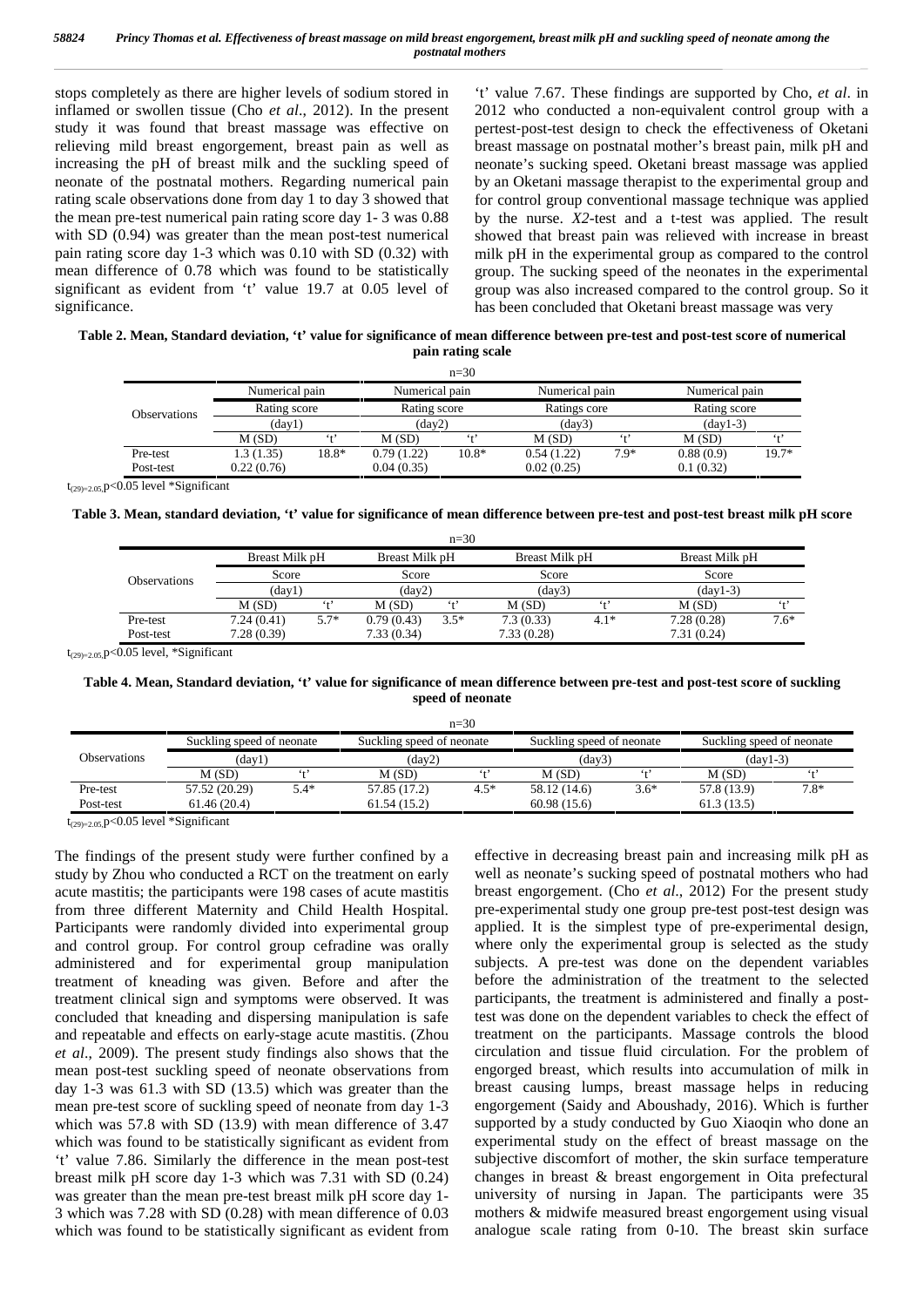temperature measurement was assessed by infrared thermometer after 1 minutes, 3 minutes  $\&$  5 minutes after breast massage. Their result shows that breast massage is very effective way to relieve discomfort of breast engorgement (Xiaoqui, 2017).

#### **Implications**

In nursing education, students should be enlightened with adequate knowledge on assessment of breast engorgement. They should be trained to relieve breast engorgement of postnatal mothers at its early stage with technique of breast massage to relieve breast engorgement at its early stage itself and should know other methods to relieve breast engorgement. Adequate support should be given with man, money and material for conducting planned teaching program on exclusive breastfeeding in hospitals, health centers as well as community. There must be a trained person with designation for teaching mothers in wards. Proper policies should be made to check whether doctors and nurses are carrying out patient teaching activities, ensure that every antenatal mother is well informed about proper techniques and initiation of breastfeeding in  $1<sup>st</sup>$  hour of birth of baby, postnatal mother should be informed and taught well about the importance of breastfeeding along with breast massage that they should follow even after the discharge from the hospital. Nursing administrator should take the initiative in fixing of posters, charts, pamphlets having information's on importance of early initiation of breastfeeding, benefits and importance of breastfeeding to all the postnatal mothers and their families.

#### **Limitation of the study**

The limitations which was recognized during the present study are

- The study was conducted with small number of samples due to shortage of time for data collection, therefore generalization cannot be done.
- Only one hospital was taken and obtaining the desired sample within a limited time period was much difficult for the researcher. Therefore, generalization cannot be done.
- The study sample was restricted to only one setting.

### **Recommendations**

- A similar study can be done with sample size large in different setting to strengthen the findings.
- This study could be done for a longer time period as this would give more significant results.
- A comparative study can be conducted between breast massage and some other non-pharmacological methods to relieve the breast engorgement.
- A study can be done to find that the breast engorgement is more in normal delivery or caesarean delivery.
- A study can be done to find that the breast engorgement occurs more in primi mothers or multiparous.
- A comparative study can be conducted between different preventive measures to prevent the occurrence of breast engorgement.
- A comparative study can be conducted between warm compression and breast massage.

# **Conclusion**

The following conclusion was drawn from the study. There was significant reduction in the mild breast engorgement scores ( $t_{(29)} = 2.05$ ), significant increase in mother's milk pH ( $t_{(29)}$ )  $=2.05$ ) and with increase in the suckling speed of the neonates  $(t<sub>(29)</sub> = 2.05)$  after the administration of breast massage among the postnatal mothers.

#### **Financial support and sponsorship**

"Funding none"

#### **Conflict of interest**

"There was no conflicts of interest"

# **REFERENCES**

- Berry, P.H. (Ed). 2001. Pain: current understanding of assessment management and treatment. Retrieved Dec 2001 from www.npcnow.org/\_/Pain-Current-Under standing-of-Assessment-Management-and-Treatment National Pharmaceutical Council, INC.
- Breast engorgement. Wikipedia, 2010-march-29. Retrieved Dec 2, 2016 from https://en.wikipedia.org/wiki/Breast engorgement.
- Cho, J., Ahn, H.Y., Ahn, S., Lee, M.S., & Hur. M.H. 2012. Effect of Oketani Breast massage on breast pain, the breast milk pH of Mothers and the sucking speed of the neonatal, *Korean J Woman Health Nurse*, 18 (2), 149-158.
- Gibran, K. 2005. The broken wings. Australia.
- Iyengar, K. 2012. Early postpartum maternal morbidity among rural woman of Rajasthan, India: A community based study. *Journal of Health, Population & Nutrition,* 30(2), 213–225.
- Jenson, D., Wallace, S., Kelsay, P. 1994. A breastfeeding charting system and documentation tool*. Journal of Obstetric, Gynaecologic & Neonatal Nursing,* 23(1), 27-32.
- Manna, M., Podder, L., & Devi, S. 2016. Effectiveness of hot fomentation versus cold compression on breast engorgement among postnatal mothers. *International Journal of Nursing Research and Practice*, 3 (1), 13-17.
- Mastitis. World Health Organization, 2000. Retrieved from 2000. whqlibdoc.who.int/hq/2000/WHO\_FCH\_CAH\_00. 13.pdf.Geneva.
- McCaffery, M., Beebe, A. 1989. Pain: Clinical manual for nursing practice, Mosby St. Louis, MO.
- Miller, B.F. & Keane, C.B. 1987. In: Encyclopaedia and dictionary of medicine, nursing, and allied health. Philadelphia: W.B.Saunders.
- Moon, J. Humenick, S.S. 1989. Breast Engorgement contributing variables and variables amenable to nursing intervention. *Journal of Obstetric, Gynecologic & Neonatal Nursing*, 18(4), 309-15.
- Rebecca, F.B. 1999. Lactation specialist self-study series. *The Science of Breastfeeding.*1-30.
- Resmy, V, Nalini, S.J. and Sumathi G. 2014. Effect of luke warm water compress on prevention of nipple pain and breast engorgement among primiparous at selected Hospital in Chennai. *Journal of Science*, 4(10), 620-624.
- Saidy, T. M. Aboushady, R. M. 2016. Effect of two different nursery care approach in reduction of breast engorgement among the postnatal woman; *Journal of Nursing Education and Practice*, Egypt, 6(9),19-26.